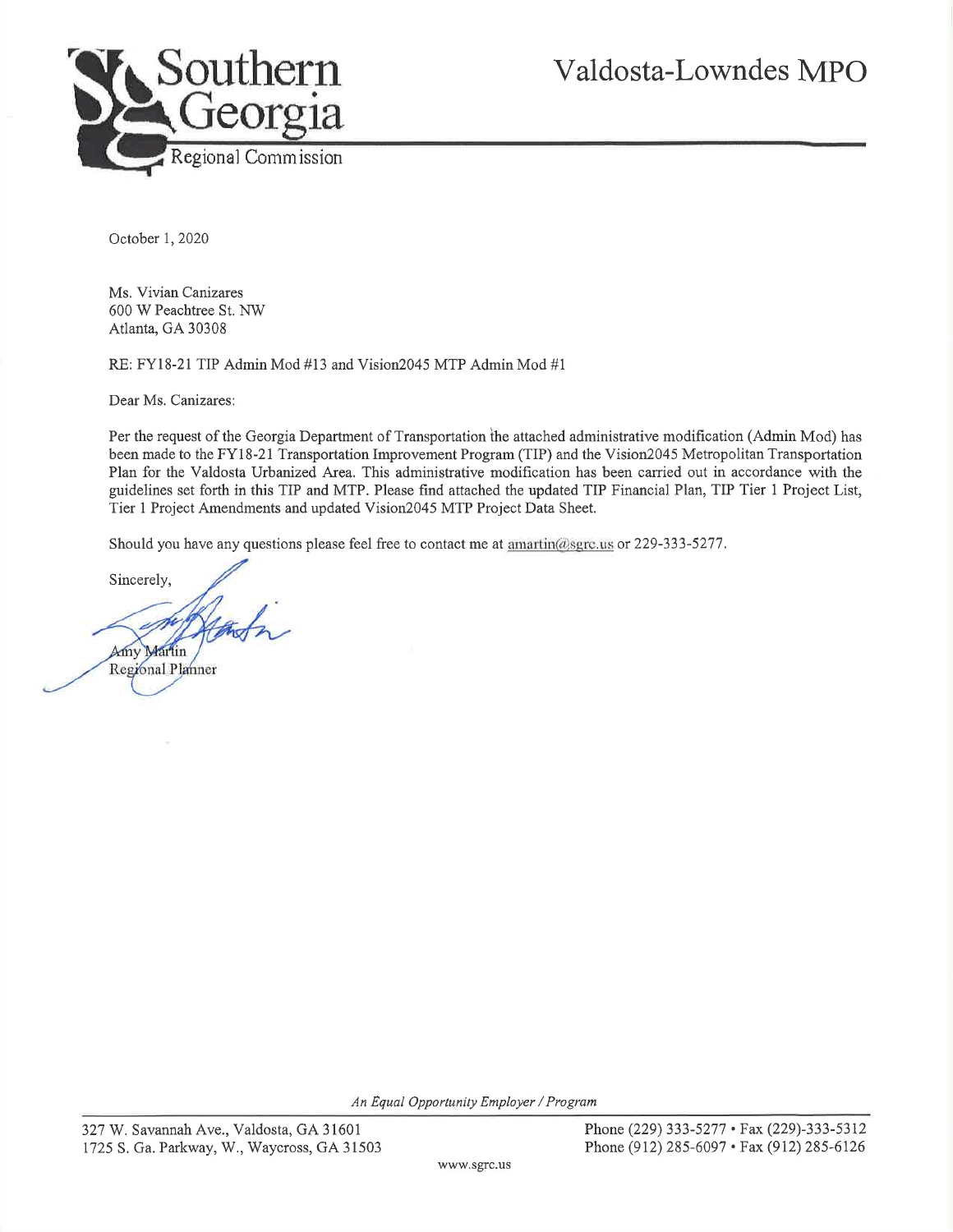|            | <b>FY2018-2021 Transportation Improvement Program</b>                                                                                                                       |                                                                  |             |             |                             |      |            |                                                                    |                 |            |                      |          |                |                                  |
|------------|-----------------------------------------------------------------------------------------------------------------------------------------------------------------------------|------------------------------------------------------------------|-------------|-------------|-----------------------------|------|------------|--------------------------------------------------------------------|-----------------|------------|----------------------|----------|----------------|----------------------------------|
|            | Valdosta-Lowndes Metropolitan Planning Organization -- Valdosta, Georgia Urbanized Area<br>Tier I Projects FY2018-2021 - Anticipated Expenditures by Fiscal Year and Source |                                                                  |             |             |                             |      |            |                                                                    |                 |            |                      |          |                |                                  |
|            | PI#                                                                                                                                                                         | <b>VLMPO#</b><br><b>Fund Type</b><br><b>Fund Code</b><br>Sponsor |             |             |                             | Year | Phase      | <b>Description</b>                                                 | Type of<br>Work | Federal \$ | State \$             | Local \$ | Total Phase \$ | Total Project \$<br>(2040 LRTP)* |
| Current    | 0013987                                                                                                                                                                     | L019                                                             | GDOT        | GDOT        | HB170                       | 2021 | <b>CST</b> | CR 274/CS 1078/Lake Park<br>Belleville Rd from SR 7 to I-75        | Widening        |            | $$31,525,649.93$ \\$ |          | 31,525,649.93  | \$34,117,676.93                  |
| <b>New</b> | 0013987                                                                                                                                                                     | L019                                                             | <b>GDOT</b> | <b>GDOT</b> | 41633<br>(State Bond Funds) | 2021 | <b>CST</b> | CR 274/CS 1078/Lake Park<br>Belleville Rd from SR 7 to I-75        | Widening        |            | $31,525,649.93$   \$ |          | 31,525,649.93  | \$34,117,676.93                  |
| Current    | 0013987                                                                                                                                                                     | L019                                                             | GDOT        | GDOT        | HB170                       | 2021 | UTL        | CR 274/CS 1078/Lake Park<br>Belleville Rd from SR 7 to I-75        | Widening        |            | 729,989.00 \$        |          | 729,989.00     | \$34,117,676.93                  |
| <b>New</b> | 0013987                                                                                                                                                                     | L019                                                             | <b>GDOT</b> | <b>GDOT</b> | 41633<br>(State Bond Funds) | 2021 | UTL        | <b>CR 274/CS 1078/Lake Park</b><br>Belleville Rd from SR 7 to I-75 | Widening        |            | $1,465,500.00$   \$  |          | 1,465,500.00   | 34,117,676.93                    |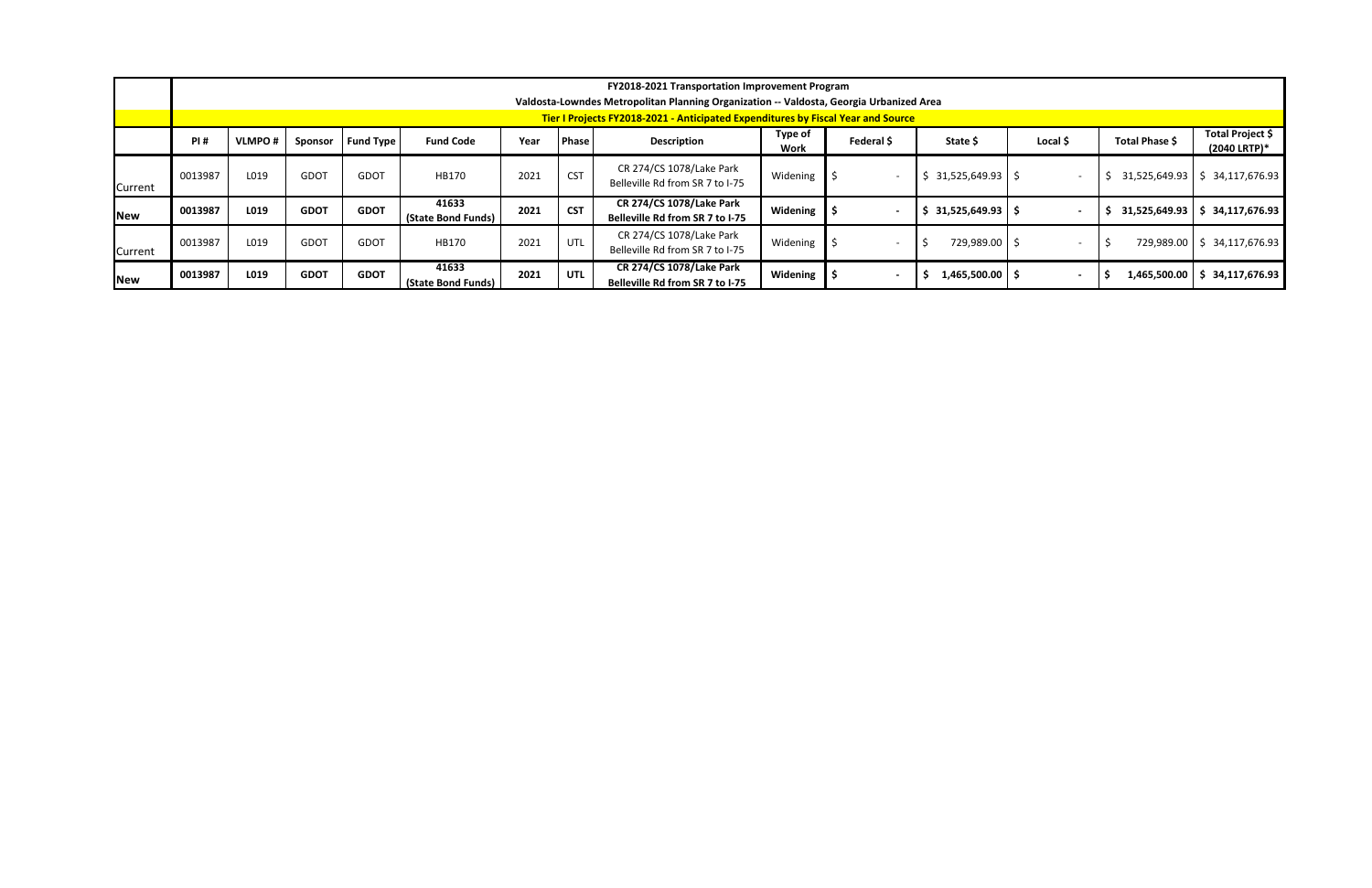|                             | FY2018-2021 Transportation Improvement Program - VLMPO - Valdosta, GA Urbanized Area<br>Anticipated Revenue FY2018-2021, all amounts include Federal, State and Local Funds, unless noted otherwise |                                                               |                                                                                                   |                                           |                                   |                                           |                                   |                                 |  |  |  |  |  |
|-----------------------------|-----------------------------------------------------------------------------------------------------------------------------------------------------------------------------------------------------|---------------------------------------------------------------|---------------------------------------------------------------------------------------------------|-------------------------------------------|-----------------------------------|-------------------------------------------|-----------------------------------|---------------------------------|--|--|--|--|--|
| Fund                        |                                                                                                                                                                                                     | <b>Tier I or Lump</b>                                         |                                                                                                   |                                           |                                   |                                           |                                   |                                 |  |  |  |  |  |
| <b>Type</b>                 | <b>Fund Code</b>                                                                                                                                                                                    | Sum                                                           | <b>Description of Funds</b>                                                                       | <b>FY2018</b>                             | <b>FY2019</b>                     | <b>FY2020</b>                             | FY2021                            | <b>Total</b>                    |  |  |  |  |  |
| NHPP                        | 2001                                                                                                                                                                                                | Tier 1                                                        | National Hwy Sys (road)                                                                           | \$<br>13,515,000.00                       | s<br>٠                            | \$                                        | s<br>6,363,295.59 \$              | 19,878,295.59                   |  |  |  |  |  |
| GDOT                        | <b>HB170</b>                                                                                                                                                                                        | Tier 1                                                        | <b>HB170 State Funds</b>                                                                          | Ś                                         | Ś                                 | Ś                                         | 3,000,000.00                      | 3,000,000.00                    |  |  |  |  |  |
| STP                         | 2232                                                                                                                                                                                                | Tier 1                                                        | Surface Transportation under 5k pop.                                                              | \$                                        | \$<br>1,778,545.00                | Ś<br>25,529,065.16                        |                                   | 27,307,610.16                   |  |  |  |  |  |
| STP                         | 2233                                                                                                                                                                                                | Tier 1                                                        | <b>Preliminary Engineering</b>                                                                    | \$<br>500,000.00                          | s                                 | s                                         | Ś<br>70,000.00                    | 570,000.00                      |  |  |  |  |  |
| State                       | 41633                                                                                                                                                                                               | Tier 1                                                        | <b>State Bond Funds</b>                                                                           | \$                                        | \$<br>٠                           | Ś<br>٠                                    | Ś<br>32,255,639.00                | 32,255,639.00                   |  |  |  |  |  |
| Local                       | LOC                                                                                                                                                                                                 | Valdosta                                                      | Local                                                                                             | \$                                        | \$<br>650,121.00                  | Ś                                         | Ś                                 | 650,121.00                      |  |  |  |  |  |
| Local                       | LOC                                                                                                                                                                                                 | Ther 1 Local                                                  | <b>Regional TIA</b>                                                                               | Ś.                                        | s                                 | Ś                                         | Ś<br>19,445,000.00                | 19,445,000.00                   |  |  |  |  |  |
| Local                       | LOC.                                                                                                                                                                                                | Tier 1 Local                                                  | 100% Local Funded Projects                                                                        | ś                                         | s<br>٠                            | Ś<br>125,000.00                           |                                   | 125,000.00                      |  |  |  |  |  |
|                             |                                                                                                                                                                                                     |                                                               | <b>Total Tier I Revenue</b>                                                                       | Ś<br>14,015,000.00                        | 2,428,666.00                      | 25,654,065.16                             | 61,133,934.59                     | 103,231,665.75                  |  |  |  |  |  |
|                             | <b>Group: Maintenance</b>                                                                                                                                                                           |                                                               |                                                                                                   |                                           |                                   |                                           |                                   |                                 |  |  |  |  |  |
| NHPP                        | 2001                                                                                                                                                                                                | Lump Sum                                                      | <b>Bridge Painting (Interstate)</b>                                                               | \$.<br>239,000.00                         | s<br>239,000.00                   | ß.<br>239,000.00                          | s<br>239,000.00                   | 956,000.00                      |  |  |  |  |  |
| NHPP                        | 2001                                                                                                                                                                                                | Lump Sum                                                      | National Hwy Sys (Maintenance)                                                                    | \$<br>1,424,000.00                        | s<br>1,424,000.00                 | 1Ś<br>875,000.00                          | s<br>875,000.00                   | 4,598,000.00                    |  |  |  |  |  |
| STP                         | 2240                                                                                                                                                                                                | Lump Sum                                                      | <b>Bridge Painting</b>                                                                            | s<br>119,000.00                           | s<br>119,000.00                   | s<br>119,000.00                           | s<br>119,000.00                   | 476,000.00                      |  |  |  |  |  |
| STP                         | 2240                                                                                                                                                                                                | Lump Sum                                                      | <b>Force Account Maintenance</b>                                                                  |                                           |                                   |                                           |                                   |                                 |  |  |  |  |  |
| STP                         | 2240                                                                                                                                                                                                | Lump Sum                                                      | <b>Road Maintenance</b>                                                                           | Ś.<br>1,273,000.00                        | s<br>1,273,000.00                 | IŚ.<br>1,074,000.00                       | 1,074,000.00                      | 4,694,000.00                    |  |  |  |  |  |
|                             | <b>Group: Low Impact Bridges</b>                                                                                                                                                                    |                                                               |                                                                                                   |                                           |                                   |                                           |                                   |                                 |  |  |  |  |  |
| STP<br><b>Group: Safety</b> | 2240                                                                                                                                                                                                | Lump Sum                                                      | Low Impact Bridges                                                                                | \$.<br>207,000.00                         | - 5<br>207,000.00                 | - 5<br>207,000.00                         | ıs.<br>207,000.00                 | 828,000.00                      |  |  |  |  |  |
|                             |                                                                                                                                                                                                     |                                                               |                                                                                                   |                                           | s                                 | ı\$<br>796,000.00 \$                      |                                   |                                 |  |  |  |  |  |
| HSIP                        | 2530                                                                                                                                                                                                | Lump Sum                                                      | Safety<br><b>RRX Hazard Elimination</b>                                                           | \$<br>756,000.00                          | 796,000.00                        |                                           | 796,000.00                        | 3,144,000.00                    |  |  |  |  |  |
| HSIP                        | ZS40                                                                                                                                                                                                | Lump Sum                                                      |                                                                                                   | \$<br>40,000.00                           | s<br>40,000.00                    | 1\$<br>40,000.00                          | s<br>40,000.00<br>s               | 160,000.00                      |  |  |  |  |  |
| HSIP                        | 2550                                                                                                                                                                                                | Lump Sum                                                      | <b>Railroad Crossing Protection Devices</b>                                                       | \$<br>32,000.00                           | \$<br>32,000.00                   | s<br>32,000.00                            | 32,000.00                         | 128,000.00                      |  |  |  |  |  |
|                             | <b>Group: Preliminary Engineering</b>                                                                                                                                                               |                                                               |                                                                                                   |                                           |                                   |                                           |                                   |                                 |  |  |  |  |  |
| STP                         | 2233                                                                                                                                                                                                | Lump Sum                                                      | <b>Preliminary Engineering</b>                                                                    | s                                         | s                                 | s                                         | s<br>٠                            | s                               |  |  |  |  |  |
|                             |                                                                                                                                                                                                     |                                                               | Group: Traffic and Revenue/Design-Build/Special Studies                                           |                                           |                                   |                                           |                                   |                                 |  |  |  |  |  |
| NHPP                        | 2001                                                                                                                                                                                                | Lump Sum                                                      | <b>Traffic Control Devices - NHS</b>                                                              | \$<br>36,000.00                           | s<br>40,000.00                    | s<br>191,000.00                           | s<br>191,000.00                   | 458,000.00                      |  |  |  |  |  |
| STP                         | 2240                                                                                                                                                                                                | Lump Sum                                                      | <b>Construction Management</b>                                                                    | \$<br>318,000.00                          | s<br>239,000.00                   | .s<br>239,000.00                          | s<br>239,000.00                   | 1,035,000.00                    |  |  |  |  |  |
|                             |                                                                                                                                                                                                     | Group: Roadway/Interchange Lighting                           |                                                                                                   |                                           |                                   |                                           |                                   |                                 |  |  |  |  |  |
| NHPP                        | 2001                                                                                                                                                                                                | Lump Sum                                                      | Roadway Lighting                                                                                  | \$.<br>13,000.00                          | s<br>8,000.00                     | -5<br>8,000.00                            | - 5<br>8,000.00                   | 37,000.00                       |  |  |  |  |  |
|                             | 2240                                                                                                                                                                                                | Lump Sum                                                      | Group: Rights of Way - Protective Buying and Hardship Acquisitions<br><b>RW Protective Buying</b> |                                           | s                                 | - 5<br>12,000.00 \$                       | 12,000.00                         |                                 |  |  |  |  |  |
| STP                         |                                                                                                                                                                                                     |                                                               |                                                                                                   | \$<br>12,000.00                           | 12,000.00                         |                                           |                                   | 48,000.00                       |  |  |  |  |  |
| STP                         | 2240                                                                                                                                                                                                | Lump Sum                                                      | <b>Wetland Mitigation</b>                                                                         | \$<br>10,000.00 \$                        | 10,000.00 \$                      | 10,000.00 \$                              | 10,000.00                         | 40,000.00                       |  |  |  |  |  |
|                             |                                                                                                                                                                                                     | <b>Group:Transportation Enhancement Program</b>               |                                                                                                   |                                           |                                   |                                           |                                   |                                 |  |  |  |  |  |
|                             |                                                                                                                                                                                                     | Lump Sum                                                      | <b>Transportation Enhancements</b>                                                                | <b>NA</b>                                 | <b>NA</b>                         | <b>NA</b>                                 | <b>NA</b>                         | <b>NA</b>                       |  |  |  |  |  |
| TAP                         | 2940                                                                                                                                                                                                | <b>Group: Transportation Alternatives Program</b><br>Lump Sum | <b>Recreational Trails</b>                                                                        | \$<br>10,000.00 \$                        | 10,000.00 \$                      | 10,000.00 \$                              | 10,000.00 \$                      | 40,000.00                       |  |  |  |  |  |
| STP                         | L220                                                                                                                                                                                                | Lump Sum                                                      | <b>Transportation Alternatives (enhancement)</b>                                                  | \$<br>151,000.00 \$                       | 151,000.00 \$                     | 151,000.00 \$                             | 151,000.00 \$                     |                                 |  |  |  |  |  |
|                             |                                                                                                                                                                                                     |                                                               |                                                                                                   |                                           |                                   |                                           |                                   | 604,000.00                      |  |  |  |  |  |
|                             |                                                                                                                                                                                                     | <b>Group: Livable Centers Initiative</b><br>Lump Sum          | Livable Centers Initiative                                                                        | <b>NA</b>                                 | <b>NA</b>                         | <b>NA</b>                                 | NA                                | <b>NA</b>                       |  |  |  |  |  |
|                             | Group: Safe Routes to School                                                                                                                                                                        |                                                               |                                                                                                   |                                           |                                   |                                           |                                   |                                 |  |  |  |  |  |
|                             |                                                                                                                                                                                                     |                                                               |                                                                                                   | \$                                        | s                                 | Ś                                         | Ś                                 |                                 |  |  |  |  |  |
| SRTS                        | <b>LU10</b>                                                                                                                                                                                         | <b>Lump Sum</b>                                               | Safe Route to School Prog. Non-Inn.                                                               |                                           |                                   |                                           |                                   |                                 |  |  |  |  |  |
| SRTS                        | LU20<br>LU30                                                                                                                                                                                        | Lump Sum                                                      | Safe Route to School Infrastructre                                                                | \$<br>٠<br>\$                             | \$<br>٠<br>\$                     | Ś<br>۰                                    | Ś<br>٠                            |                                 |  |  |  |  |  |
| SRTS                        |                                                                                                                                                                                                     | Lump Sum                                                      | Safe Route to School Any Project                                                                  |                                           | ٠                                 | \$                                        | \$<br>٠                           |                                 |  |  |  |  |  |
| HSIP                        | Group: High Rist Rural Roads<br><b>LS20</b>                                                                                                                                                         | Lump Sum                                                      | <b>High Risk Rural Road Safety</b>                                                                | Ś.<br>٠                                   | \$<br>٠                           | s<br>٠                                    | s<br>۰                            | s                               |  |  |  |  |  |
|                             |                                                                                                                                                                                                     |                                                               |                                                                                                   |                                           |                                   |                                           |                                   |                                 |  |  |  |  |  |
| STP                         | 2240                                                                                                                                                                                                | Group: Regional Traffic Signal Optimization<br>Lump Sum       | <b>Traffic Control Devices</b>                                                                    | \$<br>243,000.00 \$                       | 239,000.00                        | 48,000.00 \$<br>۱s                        | 48,000.00                         | 578,000.00                      |  |  |  |  |  |
| STP                         | 2240                                                                                                                                                                                                | Lump Sum                                                      | Operational                                                                                       | Ś.<br>95,000.00                           | i s<br>95,000.00                  | - 5<br>95,000.00 \$                       | 95,000.00                         | 380,000.00                      |  |  |  |  |  |
|                             |                                                                                                                                                                                                     |                                                               |                                                                                                   |                                           | s                                 |                                           |                                   |                                 |  |  |  |  |  |
|                             |                                                                                                                                                                                                     |                                                               | <b>Total Lump Sum Revenue</b> \$                                                                  | 4,968,000.00<br>18,983,000.00             | 4,924,000.00<br>7,352,666.00      | 4,136,000.00 \$<br>29,790,065.16          | 4,136,000.00<br>65,269,934.59     | 18,204,000.00<br>121,435,665.75 |  |  |  |  |  |
|                             | 5304                                                                                                                                                                                                | Planning                                                      | <b>Total Highway Revenue   \$</b>                                                                 | \$                                        | s                                 |                                           | .s                                |                                 |  |  |  |  |  |
| FTA<br>FTA                  | 5307                                                                                                                                                                                                | Cap/Ops                                                       | <b>SGRC Rural Planning</b><br>VLMPO Urban Transit CAP and OPS                                     | 2,475.00<br>\$.<br>1,013,394.00           | 2,475.00 \$<br>s<br>1,013,394.00  | 2,475.00<br>1,600,937.00                  | 2,475.00<br>s<br>1,600,937.00     | 9,900.00<br>5,228,662.00        |  |  |  |  |  |
| FTA                         | 5310                                                                                                                                                                                                |                                                               |                                                                                                   | Ś                                         | Ś<br>٠                            | s                                         | Ś<br>$\blacksquare$               |                                 |  |  |  |  |  |
|                             |                                                                                                                                                                                                     | Capital                                                       | <b>Elderly and Disabled</b>                                                                       |                                           |                                   |                                           |                                   |                                 |  |  |  |  |  |
| FTA<br>FTA                  | 5310<br>5311                                                                                                                                                                                        | <b>Operations</b><br>Capital                                  | <b>Elderly and Disabled</b><br>Berrien Co. Rural Transit                                          | Ś.<br>503,995.75<br>Ś<br>7,000.00         | s<br>503,995.75<br>s<br>48,200.00 | ß<br>503,995.75<br>1Ś                     | 503,995.75<br>s<br>Ś<br>52,000.00 | 2,015,983.00<br>107,200.00      |  |  |  |  |  |
| FТA                         | 5311                                                                                                                                                                                                |                                                               |                                                                                                   | \$<br>108,970.00 \$                       | 108,970.00                        | -5                                        | 108,970.00<br>-5                  |                                 |  |  |  |  |  |
|                             |                                                                                                                                                                                                     | <b>Operations</b>                                             | Berrien Co. Rural Transit                                                                         | \$                                        |                                   | 108,970.00<br>ß.                          | Ś                                 | 435,880.00                      |  |  |  |  |  |
| FΤA                         | 5311                                                                                                                                                                                                | Capital                                                       | Brooks Co. Rural Transit                                                                          | 150,406.76 \$<br>281,288.00 \$            | 48,200.00                         |                                           | 149,000.00                        | 347,606.76                      |  |  |  |  |  |
| FΤA                         | 5311                                                                                                                                                                                                | Operations                                                    | Brooks Co. Rural Transit                                                                          | \$                                        | 281,288.00                        | ۱s<br>281,288.00 \$                       | 281,288.00 \$                     | 1,125,152.00                    |  |  |  |  |  |
| FΤA<br>FTA                  | 5311<br>5311                                                                                                                                                                                        | Capital                                                       | Lowndes Co. Rural Transit                                                                         | \$<br>73,468.92 \$<br>Ś.<br>368,714.00 \$ | 93,200.00<br>368,714.00           | 90,000.00 \$<br>ß<br>IS.<br>368,714.00 \$ | 163,000.00 \$<br>368,714.00 \$    | 419,668.92                      |  |  |  |  |  |
|                             |                                                                                                                                                                                                     | Operations                                                    | Lowndes Co. Rural Transit<br><b>Total Transit Revenue</b> \$                                      | 2,509,712.43 \$                           |                                   |                                           |                                   | 1,474,856.00                    |  |  |  |  |  |
|                             |                                                                                                                                                                                                     |                                                               | Grand Total Anticipated Revenue \$                                                                | 21,492,712.43 \$                          | 2,468,436.75 \$                   | 2,956,379.75 \$                           | 3,230,379.75 \$                   | 11,164,908.68                   |  |  |  |  |  |
|                             |                                                                                                                                                                                                     |                                                               |                                                                                                   |                                           | 9,821,102.75 \$                   | 32,746,444.91 \$                          | 68,500,314.34 \$                  | 132,600,574.43                  |  |  |  |  |  |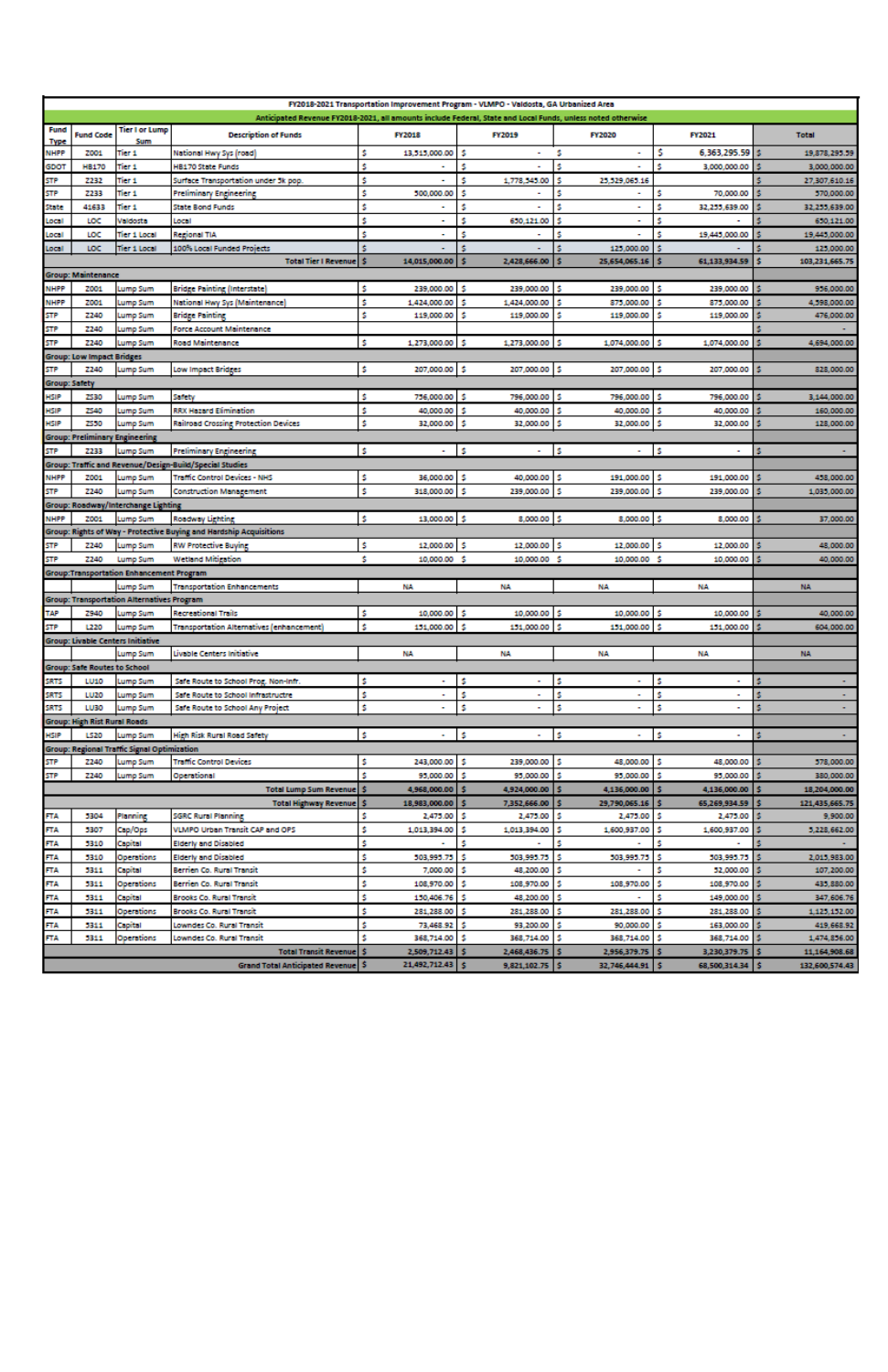|         | FY2018-2021 Transportation Improvement Program                                                                                                                              |             |             |            |      |                     |                                                             |                     |            |                  |            |                   |                    |                                                |                     |                                  |                |                                    |  |
|---------|-----------------------------------------------------------------------------------------------------------------------------------------------------------------------------|-------------|-------------|------------|------|---------------------|-------------------------------------------------------------|---------------------|------------|------------------|------------|-------------------|--------------------|------------------------------------------------|---------------------|----------------------------------|----------------|------------------------------------|--|
|         | Valdosta-Lowndes Metropolitan Planning Organization -- Valdosta, Georgia Urbanized Area<br>Tier I Projects FY2018-2021 - Anticipated Expenditures by Fiscal Year and Source |             |             |            |      |                     |                                                             |                     |            |                  |            |                   |                    |                                                |                     |                                  |                |                                    |  |
| PI#     | <b>Fund</b><br><b>VLMPO#</b><br>Sponsor<br><b>Fund Code</b><br>Phase<br>Year I<br><b>Type</b>                                                                               |             |             |            |      |                     | <b>Description</b>                                          | <b>Type of Work</b> | Federal \$ |                  |            | State \$          |                    | Local \$                                       |                     | Total Phase \$                   |                | Total Project \$ (2040<br>$LRTP)*$ |  |
| 0007386 | G014                                                                                                                                                                        | <b>GDOT</b> | <b>NHPP</b> | Z001       | 2018 | <b>ROW</b>          | I-75 @ CR274/Lake Park Bellville Road<br>Phase II (Exit 2)  | Interchange         |            | 10,812,000.00    |            | 2,703,000.00      | S.                 |                                                |                     | 13,515,000.00                    | Ŝ              | 45,879,946.39                      |  |
| 0015614 | L022                                                                                                                                                                        | <b>GDOT</b> | GDOT        | Z233       | 2018 | <b>PE</b>           | CR 136/Old Quitman Rd @ CSX<br>#637487Y 6mi W of Valdosta   | <b>Bridge</b>       |            | 400,000.00 \$    |            | $100,000.00$ \$   |                    | $\blacksquare$                                 | \$                  | 500,000.00                       | $\ddot{\circ}$ | 2,150,000.00                       |  |
|         |                                                                                                                                                                             |             |             |            |      | FY2018 Total        |                                                             |                     |            | 11,212,000.00 \$ |            | 2,803,000.00      | S.                 | $\sim$                                         | Ś                   | 14,015,000.00                    |                |                                    |  |
| 0007386 | G014                                                                                                                                                                        | <b>GDOT</b> | GDOT        | Z232       | 2019 | PE                  | I-75 @ CR274/Lake Park Bellville Road<br>Phase II (Exit 2)  | Interchange         | - \$       | 480,000.00       | $\vert$ \$ | $120,000.00$ \$   |                    | $\mathbf{r}$                                   | \$                  | 600,000.00                       | $\zeta$        | 45,879,946.39                      |  |
| 0010297 | G016                                                                                                                                                                        | GDOT        | GDOT        | Z232       | 2019 | PE                  | I-75 @ SR 31 - Phase II (Exit 11)                           | Interchange         | \$         | 942,836.00       | -Ś         | 235,709.00        | \$                 | $\sim$                                         | Ŝ.                  | 1,178,545.00                     | \$             | 42,067,895.58                      |  |
| 0014134 | V075                                                                                                                                                                        | Valdosta    | Local       | <b>LOC</b> | 2019 | <b>ROW</b>          | CR 784/Jerry Jones Dr/Eager Rd from<br>Baytree Rd to Oak St | Center Turn<br>Lane |            |                  | \$         |                   | $\zeta$            | 650,121.00                                     | -Ś                  | 650,121.00                       | -\$            | 22,221,216.69                      |  |
|         |                                                                                                                                                                             |             |             |            |      | <b>FY2019 Total</b> |                                                             |                     |            | 1,422,836.00 \$  |            | 355,709.00        | Ś.                 | 650,121.00                                     | -\$                 | 2,428,666.00                     |                |                                    |  |
| 0007386 | G014                                                                                                                                                                        | GDOT        | GDOT        | Z232       | 2020 | <b>CST</b>          | I-75 @ CR274/Lake Park Bellville Road<br>Phase II (Exit 2)  | Interchange         |            | 18,476,739.90    | \$         | 4,619,184.97      | \$                 | $\mathbf{r}$                                   | Š.                  | 23,095,924.87                    | \$             | 45,879,946.39                      |  |
| 0007386 | G014                                                                                                                                                                        | <b>GDOT</b> | GDOT        | Z232       | 2020 | UTL                 | I-75 @ CR274/Lake Park Bellville Road<br>Phase II (Exit 2)  | Interchange         | l \$       | 1,237,280.00     | $\vert$ \$ | 309,320.00 \$     |                    | $\mathbf{r}$                                   | \$                  | 1,546,600.00 \$                  |                | 45,879,946.39                      |  |
| 0015614 | L022                                                                                                                                                                        | <b>GDOT</b> | Local       | <b>LOC</b> | 2020 | <b>ROW</b>          | CR 136/Old Quitman Rd @ CSX<br>#637487Y 6mi W of Valdosta   | <b>Bridge</b>       |            |                  | \$         | 125,000.00        | \$                 | $\overline{\phantom{a}}$                       | -Ś                  | 125,000.00 \$                    |                | 2,150,000.00                       |  |
|         |                                                                                                                                                                             |             |             |            |      | FY2020 Total        |                                                             |                     |            | 19,714,019.90    |            | 5,053,504.97      | $\mathsf{\hat{S}}$ | $\sim$                                         | S.                  | 24,767,524.87                    |                |                                    |  |
| 0010297 | G016                                                                                                                                                                        | GDOT        | <b>NHPP</b> | Z001       | 2021 | <b>CST</b>          | I-75 @ SR 31 - Phase II - TIA (Exit 11)                     | Interchange         | Ŝ.         | 5,090,636.47     |            | 1,272,659.12      | Š.                 |                                                | Ŝ.                  | 6,363,295.59                     | -\$            | 43,556,611.04                      |  |
| 0010297 | G016                                                                                                                                                                        | <b>GDOT</b> | GDOT        | <b>TIA</b> | 2021 | <b>CST</b>          | I-75 @ SR 31 - Phase II - TIA (Exit 11)                     | Interchange         | -\$        |                  | Ŝ.         |                   |                    | \$19,445,000.00                                | \$                  | 19,445,000.00                    | ∣\$            | 43,556,611.04                      |  |
| 0010297 | G016                                                                                                                                                                        | GDOT        | <b>NHPP</b> | Z001       | 2021 | UTL                 | I-75 @ SR 31 - Phase II - TIA (Exit 11)                     | Interchange         | \$         | 120,823.49       | -\$        | 30,205.87         | \$                 | $\blacksquare$                                 | S,                  | 151,029.36                       | ∣\$            | 43,556,611.04                      |  |
| 0015614 | L022                                                                                                                                                                        | <b>GDOT</b> | <b>STBG</b> | Z233       | 2021 | <b>ROW</b>          | CR 136/Old Quitman Rd @ CSX<br>#637487Y 6mi W of Valdosta   | <b>Bridge</b>       | Ŝ.         | 56,000.00        | $\zeta$    | 14,000.00         | \$                 | $\mathbf{r}$                                   | \$                  | 70,000.00                        | -\$            | 2,095,000.00                       |  |
| 0010298 | G020                                                                                                                                                                        | GDOT        | HB170       | HB170      | 2021 | PE                  | I-75 @ SR133 - Phase II                                     | Interchange         | Ś.         |                  | \$         | $2,000,000.00$ \$ |                    | $\overline{\phantom{a}}$                       | \$                  | 2,000,000.00                     | \$             | 31,052,882.00                      |  |
| 0013987 | L019                                                                                                                                                                        | <b>GDOT</b> | GDOT        | 41633      | 2021 | <b>CST</b>          | CR 274/CS 1078/Lake Park Belleville Rd<br>from SR 7 to I-75 | Widening            | \$         |                  |            | 31,525,649.93 \$  |                    | $\blacksquare$                                 | \$                  | 31,525,649.93                    | \$             | 34,117,676.93                      |  |
| 0013987 | L019                                                                                                                                                                        | GDOT        | GDOT        | 41633      | 2021 | <b>UTL</b>          | CR 274/CS 1078/Lake Park Belleville Rd<br>from SR 7 to I-75 | Widening            | \$         |                  |            | $1,465,500.00$ \$ |                    | $\blacksquare$                                 | \$                  | 1,465,500.00                     | \$             | 34,117,676.93                      |  |
| 0016898 | V016                                                                                                                                                                        | <b>GDOT</b> | HB170       | HB170      | 2021 | <b>SCP</b>          | South Valdosta Truck Bypass                                 | Scoping             | Ś.         |                  |            | 1,000,000.00      | -\$                |                                                | -Ś                  | 1,000,000.00                     | 5              | 1,000,000.00                       |  |
|         |                                                                                                                                                                             |             |             |            |      | FY2021 Total        |                                                             |                     |            | 5,267,459.96     |            | 37,308,014.92     | Ŝ.                 | 19,445,000.00                                  |                     | 62,020,474.88                    |                |                                    |  |
|         |                                                                                                                                                                             |             |             |            |      | <b>Total</b>        |                                                             |                     |            | 37,616,315.86    |            | 45,520,228.89     |                    | \$20,095,121.00<br>Total Tier   Program Cost S | $\ddot{\bm{\zeta}}$ | 103,231,665.75<br>103 231 665 75 |                |                                    |  |

**\$ -**

\* Total Project \$ (2040 LRTP) - This column is shown to illustrate the total project cost for all phases included in the 2040 (and previous) Long Range Transportation Plan and is provided for informational purposes only.

**\$ 103,231,665.75 Total Tier I Program Cost**

**\$ 103,231,665.75 Total Tier I Program Anticipated Revenue**

**Difference**